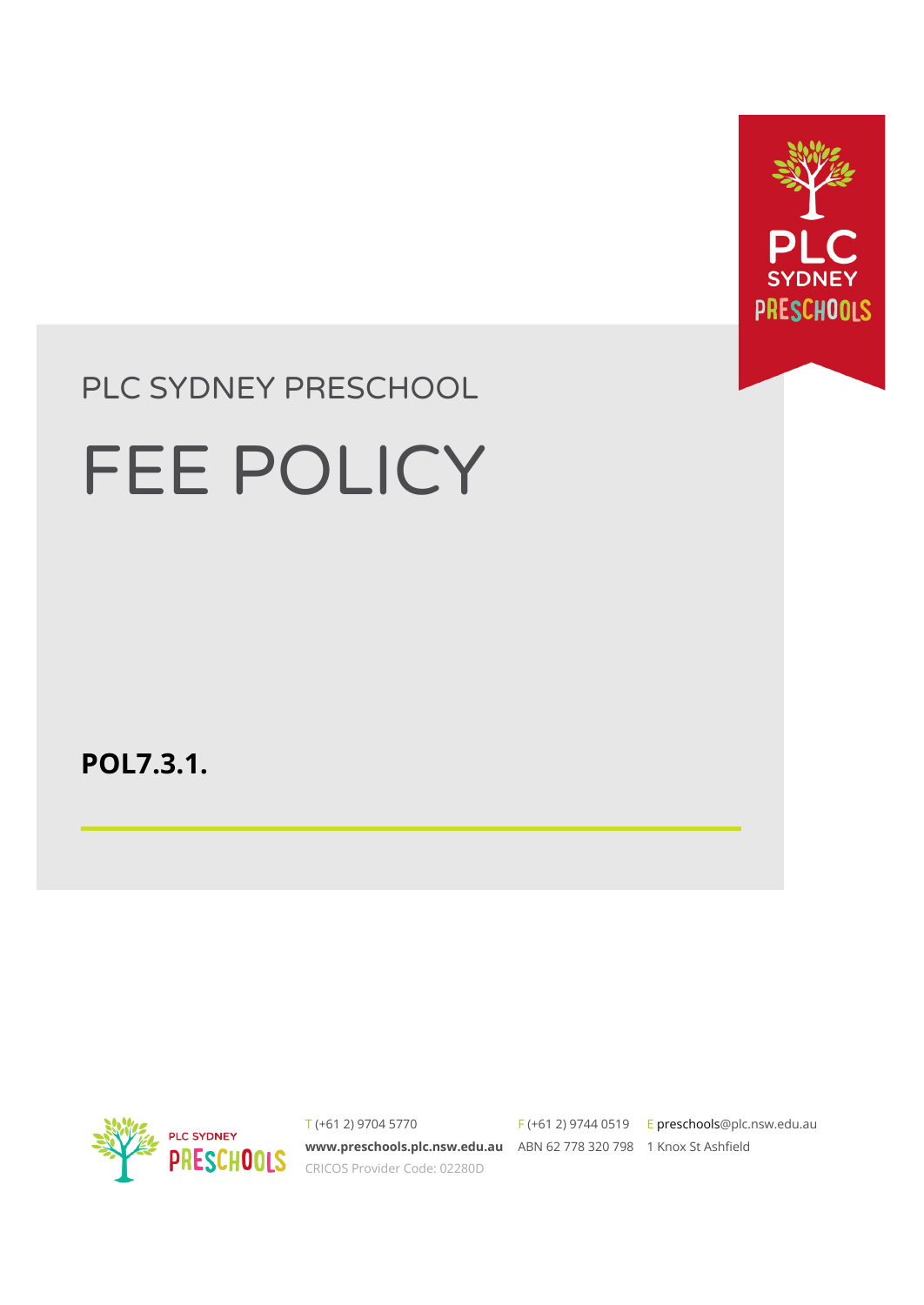| <b>Name of Policy</b> | PLC SYDNEY PRESCHOOL FEE POLICY                              |  |
|-----------------------|--------------------------------------------------------------|--|
| <b>Policy Number</b>  | POL7.3.1.                                                    |  |
| <b>Policy Status</b>  | APPROVED                                                     |  |
| <b>Date Effective</b> | January 2020                                                 |  |
| <b>Last Edited</b>    | March 2021                                                   |  |
| Date of Next Review   | March 2022                                                   |  |
| <b>Review Period</b>  | Every year or as required as a result of legislative changes |  |
| <b>Contact Person</b> | Head of Compliance and Human Resources                       |  |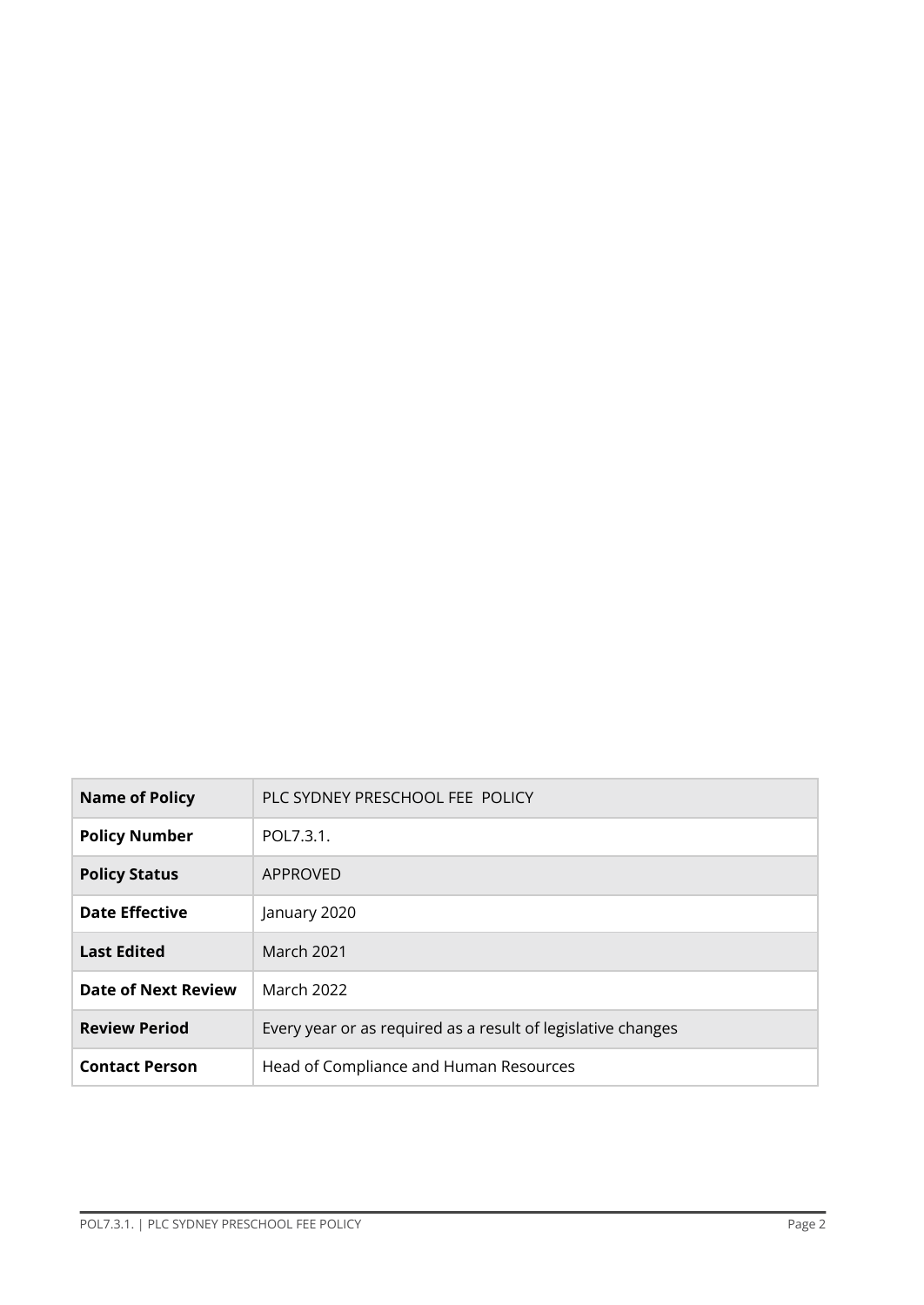## **TABLE OF CONTENTS**

| <b>1 RELATED LEGISLATION AND REFERENCES</b> | 4              |
|---------------------------------------------|----------------|
| <b>2 INTRODUCTION</b>                       | 4              |
| <b>3 OUTCOMES</b>                           | 5              |
| <b>4 SCOPE</b>                              | 5              |
| <b>5 IMPLEMENTATION</b>                     | 5              |
| <b>5.1 THE AGREEMENT</b>                    | 5              |
| <b>5.2 DEC ELIGIBILITY OF FUNDING</b>       | 5              |
| <b>6 BUDGET DEVELOPMENT</b>                 | 6              |
| <b>6.1 PAYMENT OF FEES</b>                  | 6              |
| <b>6.2 OVERDUE FEES</b>                     | $\overline{7}$ |
| <b>6.3 LATE COLLECTION FEE</b>              | $\overline{7}$ |
| <b>6.4 WITHDRAWAL NOTICE</b>                | $\overline{7}$ |
| <b>7 FEE STRUCTURE</b>                      | 8              |
| <b>8 PRIORITY FEE STRUCTURE</b>             | 8              |
| <b>9 FEE PAYMENTS</b>                       | 10             |
| <b>10 MONITORING, EVALUATION AND REVIEW</b> |                |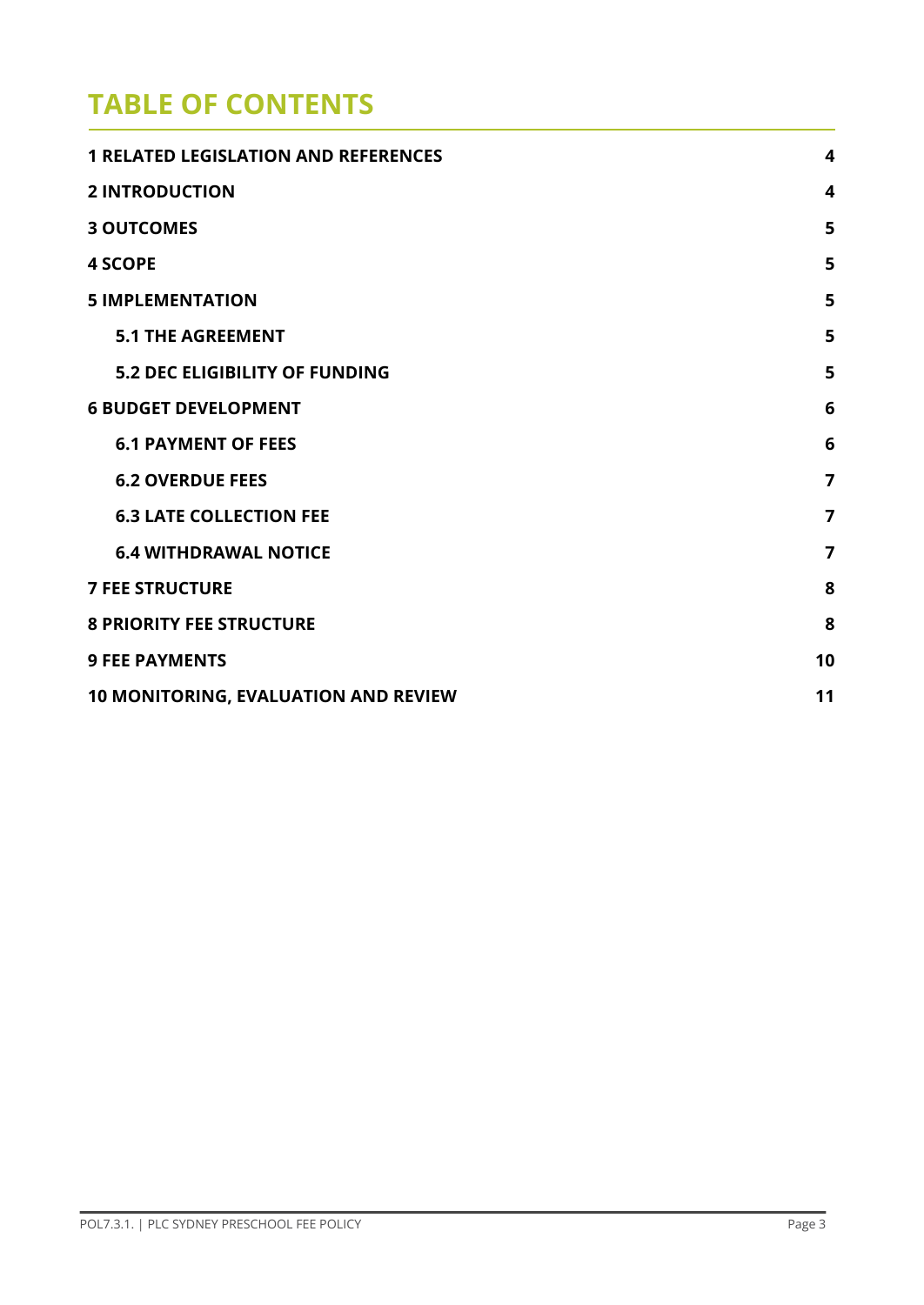## <span id="page-3-0"></span>**1 RELATED LEGISLATION AND REFERENCES**

This information refers to Quality Area 7 of the National Quality Standards: Collaborative Partnerships with Families.

- DEC Grants Program Guidelines (including Priority of Access[\)](https://www.det.nsw.edu.au/media/downloads/what-we-offer/regulation-and-accreditation/early-childhoodeducation-care/funding/grants-program/preschool-grants-guidelines.pdf) [https://www.det.nsw.edu.au/media/downloads/what-we-offer/regulation-and-accreditation/earl](https://www.det.nsw.edu.au/media/downloads/what-we-offer/regulation-and-accreditation/early-childhoodeducation-care/funding/grants-program/preschool-grants-guidelines.pdf) [y-childhoodeducation-care/funding/grants-program/preschool-grants-guidelines.pdf](https://www.det.nsw.edu.au/media/downloads/what-we-offer/regulation-and-accreditation/early-childhoodeducation-care/funding/grants-program/preschool-grants-guidelines.pdf)
- DEC Grants Program Terms and Conditions (available through ECCMS)
- DEC Funding Specification CCSA Funding tool

<http://www.ccsa.org.au/training/preschool-funding.html>

● DEC Funding Calculato[r](http://www.dec.nsw.gov.au/what-we-offer/regulation-andaccreditation/early-childhood-education-care/funding/community-preschool-funding/providerspreschool-funding/providers-calculate-allocations)

[http://www.dec.nsw.gov.au/what-we-offer/regulation-andaccreditation/early-childhood-educati](http://www.dec.nsw.gov.au/what-we-offer/regulation-andaccreditation/early-childhood-education-care/funding/community-preschool-funding/providerspreschool-funding/providers-calculate-allocations) [on-care/funding/community-preschool-funding/providerspreschool-funding/providers-calculate](http://www.dec.nsw.gov.au/what-we-offer/regulation-andaccreditation/early-childhood-education-care/funding/community-preschool-funding/providerspreschool-funding/providers-calculate-allocations) [-allocations](http://www.dec.nsw.gov.au/what-we-offer/regulation-andaccreditation/early-childhood-education-care/funding/community-preschool-funding/providerspreschool-funding/providers-calculate-allocations)

DEC Community Preschool Funding Model

[http://www.dec.nsw.gov.au/what-weoffer/regulation-and-accreditation/early-childhood-educati](http://www.dec.nsw.gov.au/what-weoffer/regulation-and-accreditation/early-childhood-education-care/funding/community-preschoolfunding/providers-preschool-funding) [on-care/funding/community-preschoolfunding/providers-preschool-funding](http://www.dec.nsw.gov.au/what-weoffer/regulation-and-accreditation/early-childhood-education-care/funding/community-preschoolfunding/providers-preschool-funding)

- *● Education and Care Services National Regulations*
- *● National Quality Standards/Elements*
- *● Children (Education and Care Services National Law Application) Act 2010*

[www.community.nsw.gov.au/docswr/assets/main/documents/childcare\\_model\\_policies.pdf](http://www.community.nsw.gov.au/docswr/_assets/main/documents/childcare_model_policies.pdf)

This policy is adapted from the CELA sample policies.

### <span id="page-3-1"></span>**2 INTRODUCTION**

PLC Sydney Preschool will be funded under the Government Start Strong terms and conditions and therefore has a commitment to ensuring the fees are as affordable as possible and that all families have access to any subsidies that are available to reduce these fees. The setting and payment of fees takes into account all requirements of the *Education and Care Services National Regulations,* Australian Tax Office*, Privacy Act* and the Early Childhood Education Grants Programs Terms and Conditions. All records held at the Preschool will be maintained in accordance with the Preschool's Confidentiality and Privacy Policy. Families will be provided with accurate fee statements and clear information regarding fee payment processes.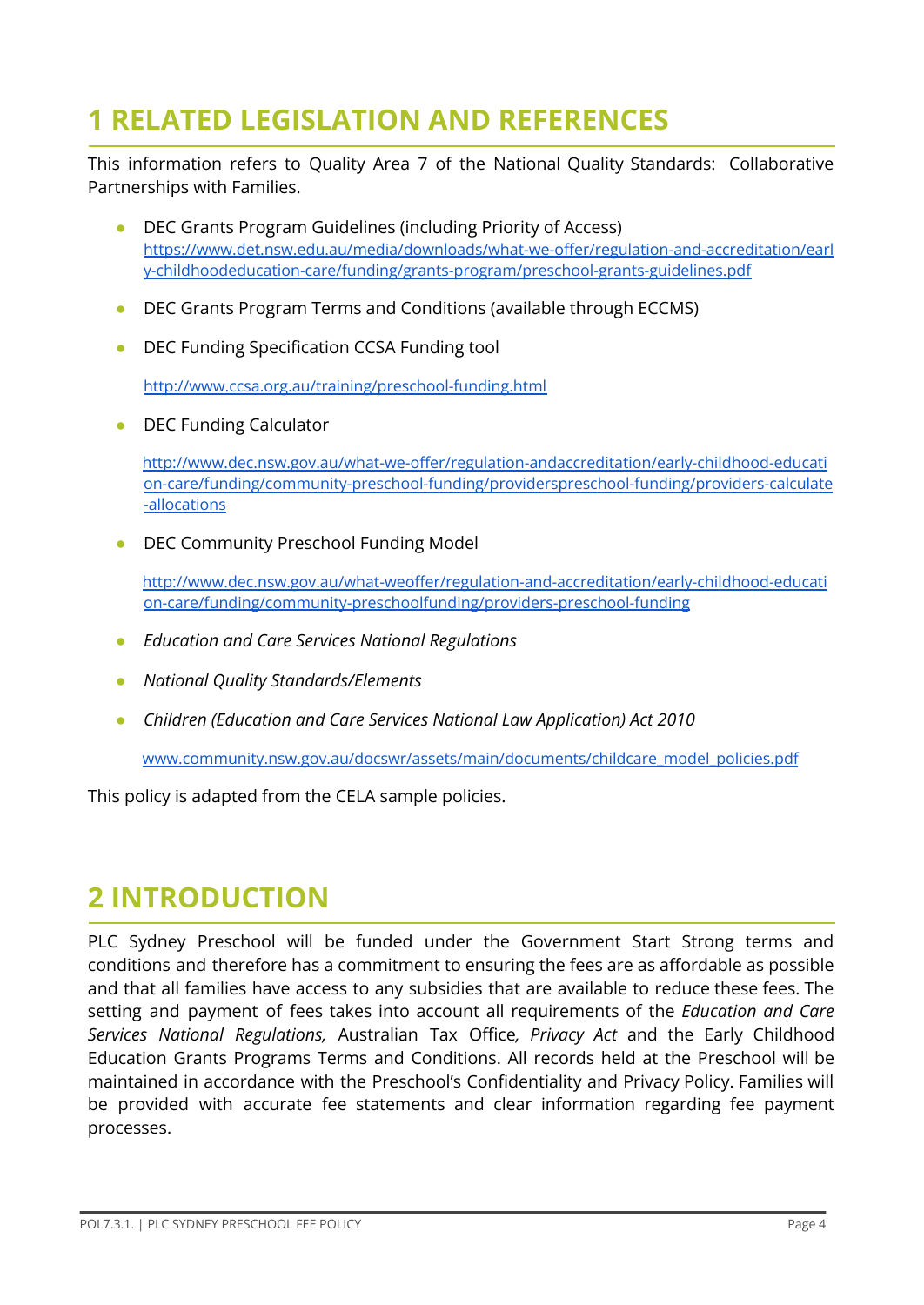# <span id="page-4-0"></span>**3 OUTCOMES**

This policy will provide guidance to all staff and families involved in the Preschool. To enable the Preschool to provide high quality early education and care for children we need to ensure it is financially viable at all times. The Preschool's financial health and access to the Preschool will be maximised by ensuring families are aware of all fees and fee payment requirements upon enrolment. This Fee Policy is found online in the PLC Sydney site.

## <span id="page-4-1"></span>**4 SCOPE**

This policy applies to children, families, staff, management and visitors of the Preschool.

## <span id="page-4-2"></span>**5 IMPLEMENTATION**

#### <span id="page-4-3"></span>**5.1 THE AGREEMENT**

PLC Sydney will determine the required fee level payable by families of the Preschool based on the Department of Education and Communities (DEC) expectations which reflect the Program Guidelines as identified in the Grants Program Terms and Conditions. The formula applied in the funding model encourages services to develop and apply a policy that enables as many children in the year before school to benefit from the Preschool program.

#### <span id="page-4-4"></span>**5.2 DEC ELIGIBILITY OF FUNDING**

To continue to be eligible for funding, the Preschool will be required to give equal priority of access to:

- Children who are at least 4 years old on or before 31 July in that Preschool year and not enrolled or registered at a school; or
- Children who are at least 3 years old on or before 31 July in that preschool year and/or from low income and Aboriginal families.
- Children with English language needs
- Children with disability and additional needs
- Children who are at risk of significant harm (from a child protection perspective).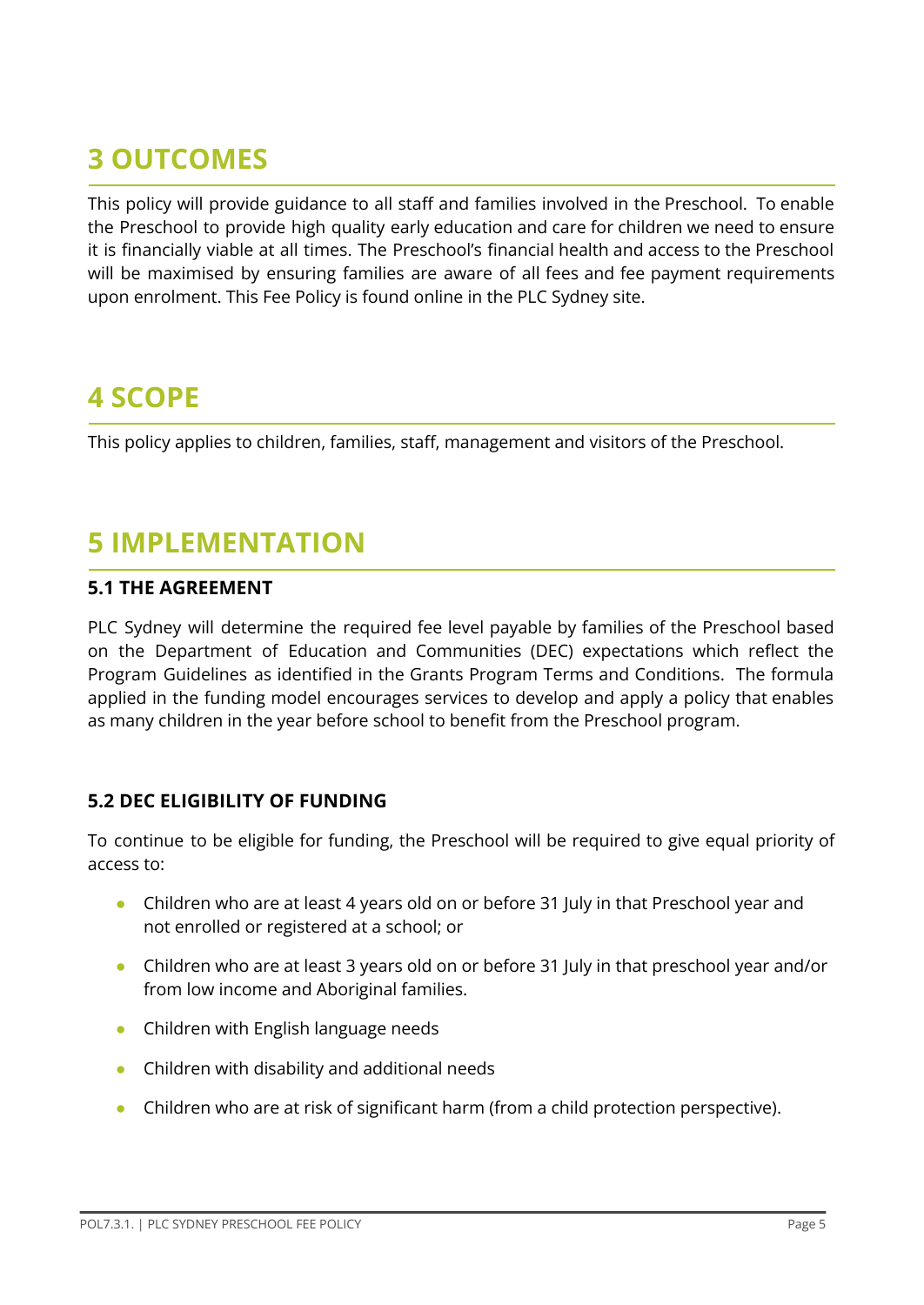Please note: the Preschool needs to ensure that it is, and will remain financially solvent and properly managed. The daily fee for the holder of a Health Care Card will be calculated by PLC Sydney, based upon funding received from the Department of Education and Communities (DEC).

## <span id="page-5-0"></span>**6 BUDGET DEVELOPMENT**

The PLC Sydney Preschool Fee Policy has a direct relationship with the budget which should aim to ensure the sustainability of the Preschool. Budget development should consider and project the financial position for the next three years and be informed by its enrolment trends and patterns over at least the previous three years. Consideration is also given to ensuring the PLC Sydney Preschool maintains investment in its high quality standards. Fee structures are interrelated and interdependent with the budget and reporting to DEC.

#### <span id="page-5-1"></span>**6.1 PAYMENT OF FEES**

- Fees are payable from the agreed commencement date and must be paid by the due date of the fees invoice.
- Fees may be paid by electronic funds transfer by BPAY or Online Payment, the details are included on your invoice.
- Payments are to be made in advance and paid by the term. You may elect to pay your balance by fortnightly or monthly installments. Please note: Families are not required to pay fees for school holiday periods.
- Fees incurred for casual days for existing students will be charged as a once off payment.
- Statements will be issued from PLC Sydney.
- Families will pay fees for all weeks that the Preschool is open.
- Fees are payable to the Preschool for all enrolled children including pupil free days, sick days and family holidays.
- If a child does not attend the Service as a precautionary measure, payment of fees is still required.
- Families do not pay for public holidays, only tuition days.
- Families should notify the Preschool via phone or email to advise of their child's inability to attend as soon as this is known. Full fees are payable on days the child would normally attend.

Please note, replacement days are not available.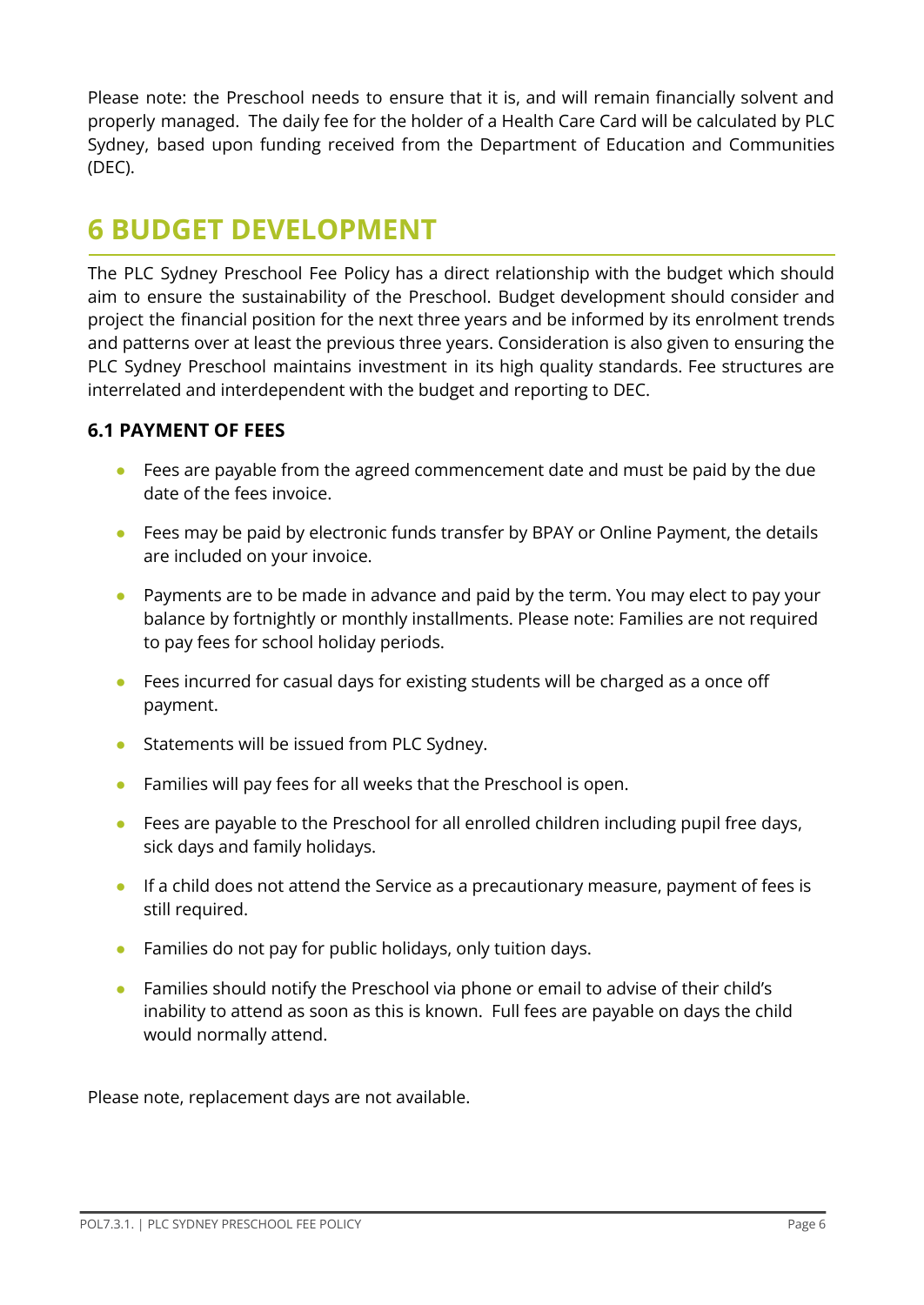#### <span id="page-6-0"></span>**6.2 OVERDUE FEES**

Parents/guardians with overdue fees will be encouraged by the Director to discuss with the PLC Sydney Finance office, any difficulties they may have in meeting payments and make suitable arrangements to pay, including the option of a payment plan. If this is not done, or the agreed arrangements are not kept, the matter may be subject to legal proceedings and/or cancellation of the child's booking may occur. A reminder letter will be issued after one week and then again after two weeks, after which the family will receive a final letter terminating the child's position.

#### <span id="page-6-1"></span>**6.3 LATE COLLECTION FEE**

The Preschool reserves the right to implement a late collection fee when parents/guardians have not collected their child from the Preschool before closing time. This fee will be set at a level determined by the College and based on the Preschool's need to recoup expenses incurred in employee overtime wages.

#### <span id="page-6-2"></span>**6.4 WITHDRAWAL NOTICE**

Parents/guardians must provide four weeks' written notice of their intention to withdraw their child from the Preschool during term time.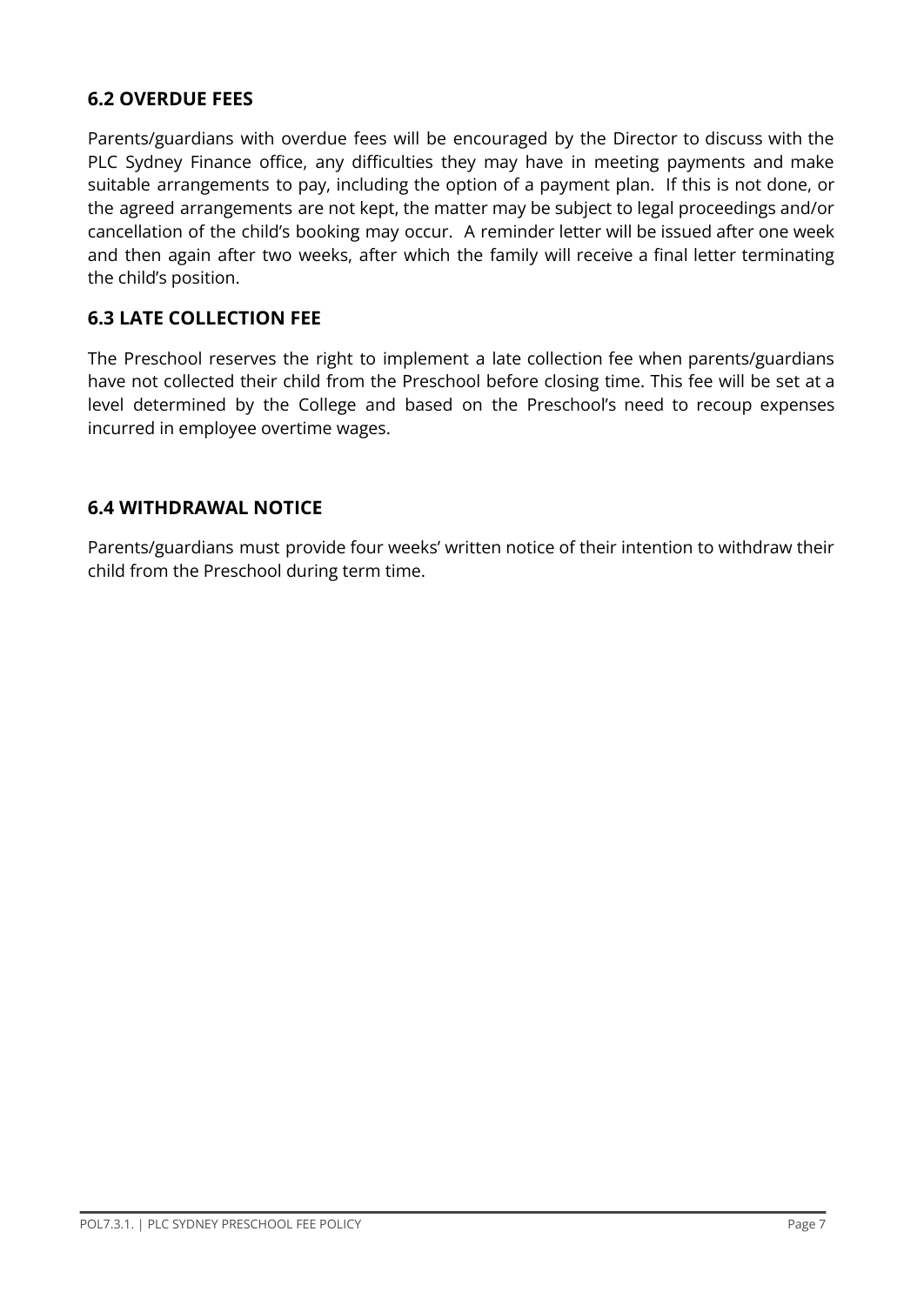# <span id="page-7-0"></span>**7 FEE STRUCTURE**

| FEE                                                                                                                                  | <b>TYPE</b>                                                                                                                                                                                                                                 | <b>PURPOSE</b>                                                                                                                                                                                                                                                                                  |  |  |
|--------------------------------------------------------------------------------------------------------------------------------------|---------------------------------------------------------------------------------------------------------------------------------------------------------------------------------------------------------------------------------------------|-------------------------------------------------------------------------------------------------------------------------------------------------------------------------------------------------------------------------------------------------------------------------------------------------|--|--|
| <b>Enrolment Fee -</b><br>standard<br>\$750                                                                                          | This fee is non-refundable.                                                                                                                                                                                                                 | This fee when paid confirms<br>acceptance of the offer of a place in<br>the Preschool. It covers the<br>administrative cost of this process,<br>placement review and interviews.<br>This fee assists in the resourcing of<br>the preschool as well as the building,<br>maintenance and repairs. |  |  |
| <b>Enrolment Fee -</b><br>reduced fee<br>\$250                                                                                       | This fee is non-refundable.<br>This fee applies to children<br>who are:<br>Aborginal or Torres<br>Strait Islander<br>From low income<br>backgrounds<br>With a disability or<br>special needs<br>The higher order<br>multiple<br><b>EALD</b> | This fee when paid confirms<br>acceptance of the offer of a place in<br>the Preschool. It covers the<br>administrative cost of this process,<br>placement review and interviews.<br>This fee assists in the resourcing of<br>the preschool as well as the building,<br>maintenance and repairs. |  |  |
| Late Collection Fee                                                                                                                  | A late pick up fee of \$40<br>applies for the first 15<br>minutes after 4.30 pm then<br>an additional \$5 applies for<br>every 5 minute increments<br>or part thereof.                                                                      | This fee is set at a level determined<br>by the College and based on the<br>Preschool's need to recoup<br>expenses incurred in employee<br>overtime wages. See Late Collection<br>Fee statement.                                                                                                |  |  |
| Program Fee:<br>2 Day Program: \$30<br>3 Day Program: \$155<br>4 Day Program: \$280<br>5 Day Program: \$405<br>Casual Day Fee: \$125 | This is calculated using the<br>Start Strong funding tool.                                                                                                                                                                                  | This fee enables the Preschool to<br>provide high quality early education<br>and care for children, and to be<br>financially viable at all times. It<br>supports membership to peak<br>organisations that strengthen the<br>governance and sustainability of the<br>Preschool.                  |  |  |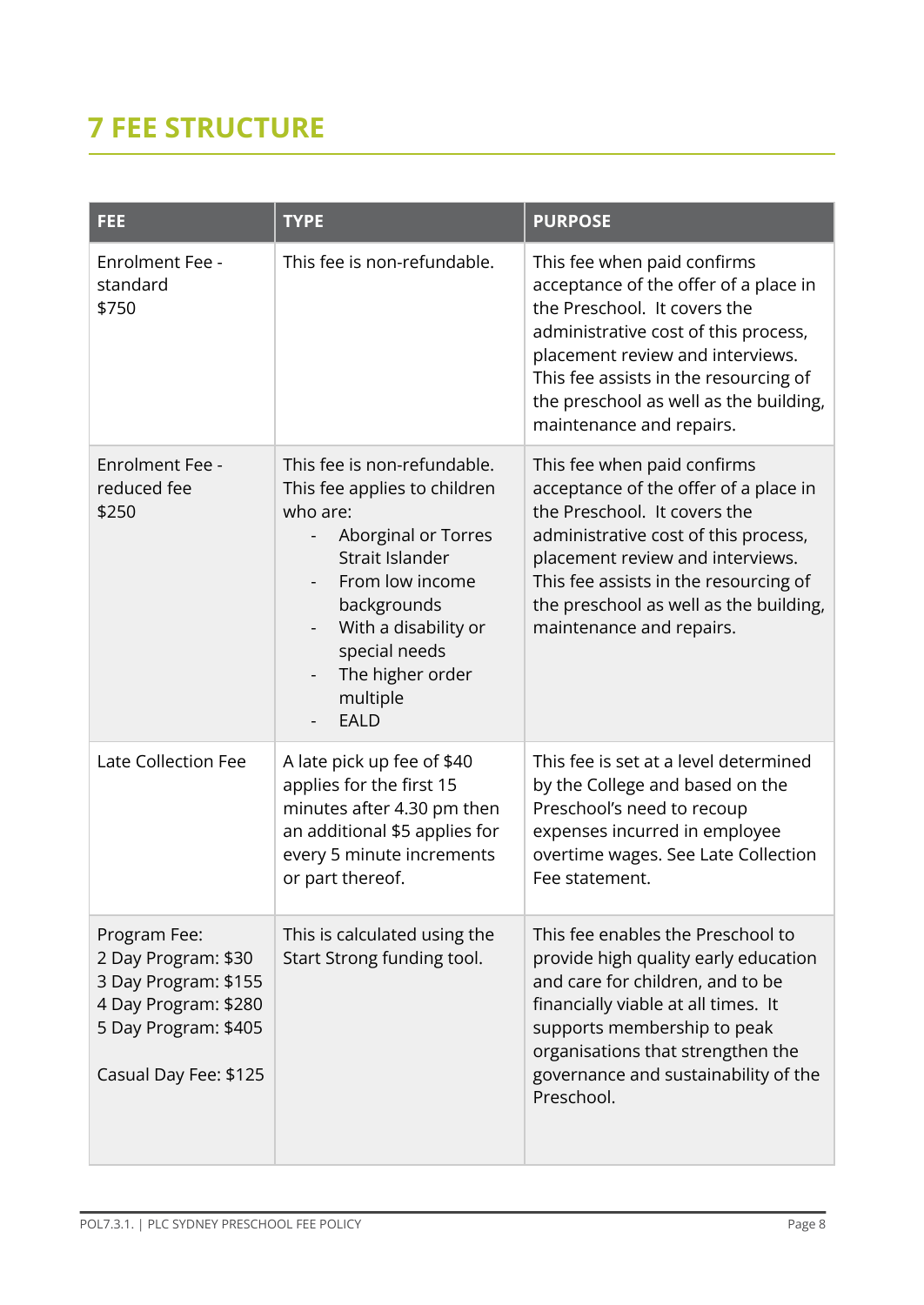| Equity Fee:<br>2 Day Program: \$15<br>3 Day Program: \$70<br>4 Day Program: \$125<br>5 Day Program: \$180<br>Casual Day Fee: \$55 |                                                                                        |
|-----------------------------------------------------------------------------------------------------------------------------------|----------------------------------------------------------------------------------------|
| Uniform                                                                                                                           | Please refer to PLC Sydney<br>Preschool uniform requirements<br>listed on the website. |

## <span id="page-8-0"></span>**8 PRIORITY FEE STRUCTURE**

#### **Aboriginal and/or Torres Strait Islander children**

● Services must record Aboriginal and/or Torres Strait Islander status on the child's enrolment form.

#### **Children from low income backgrounds**

- Children from a family holding a Health Care Card or Pensioner Concession Card issued by the Australian government (where the child is a named dependent on the card).
- Health Care Cards issued in the child's name only are not means tested. Therefore children with their own Health Care Card will not be eligible.
- This includes Foster Care Health Care Cards and Health Care Cards for children with disability.
- Services must keep a copy of Health Care or Pensioner Concession Cards to show proof that they were valid at the time of the preschool census or for a prior period during that school year.

#### **Children with disability and additional needs**

- One of the following must be kept on record as evidence of the child's disability or additional needs:
	- the child's NDIS reference number or a copy of the most recent and relevant report, assessment
	- $\circ$  letter that outlines the child's disability or additional needs from a relevant professional. Documentation must be on letterhead and signed by the relevant professional.
- Services must keep a copy of this documentation on the child's preschool file to show proof that they were valid at the time of the preschool census or for a prior period during that school year.

#### **The Higher Order Multiple**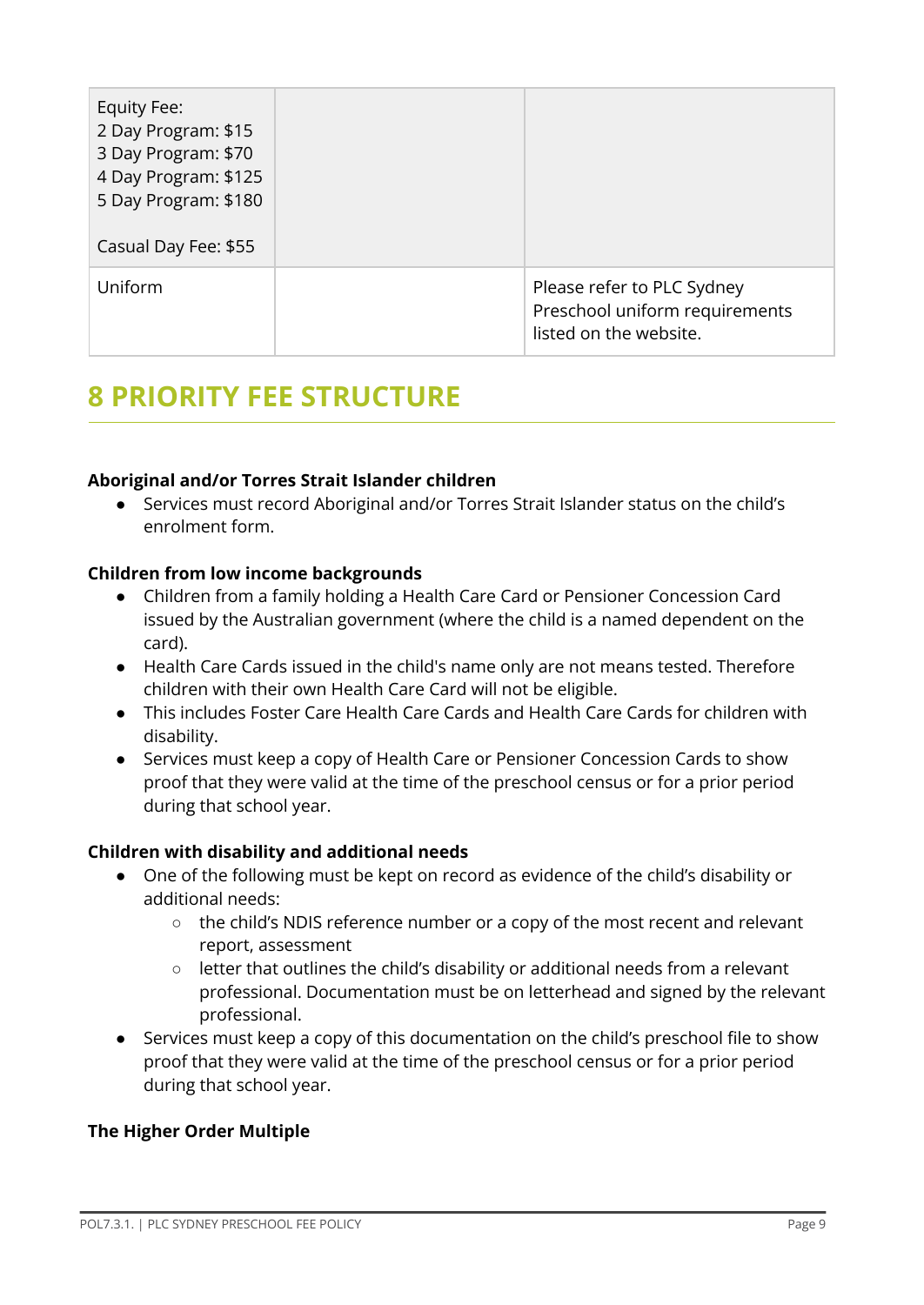- for each child from the third child in the multiple onwards (i.e. not for the first two children)
- Only for families with triplets or multiple children above triplets, i.e. quads, septuplets etc.
- Only for 3, 4 and 5-year-old children.
- Must provide the below evidence:
	- Same date of birth (copy of Birth Certificate to be kept by the preschool service provider enrolling the children)
	- Same address
	- Enrolled at the same preschool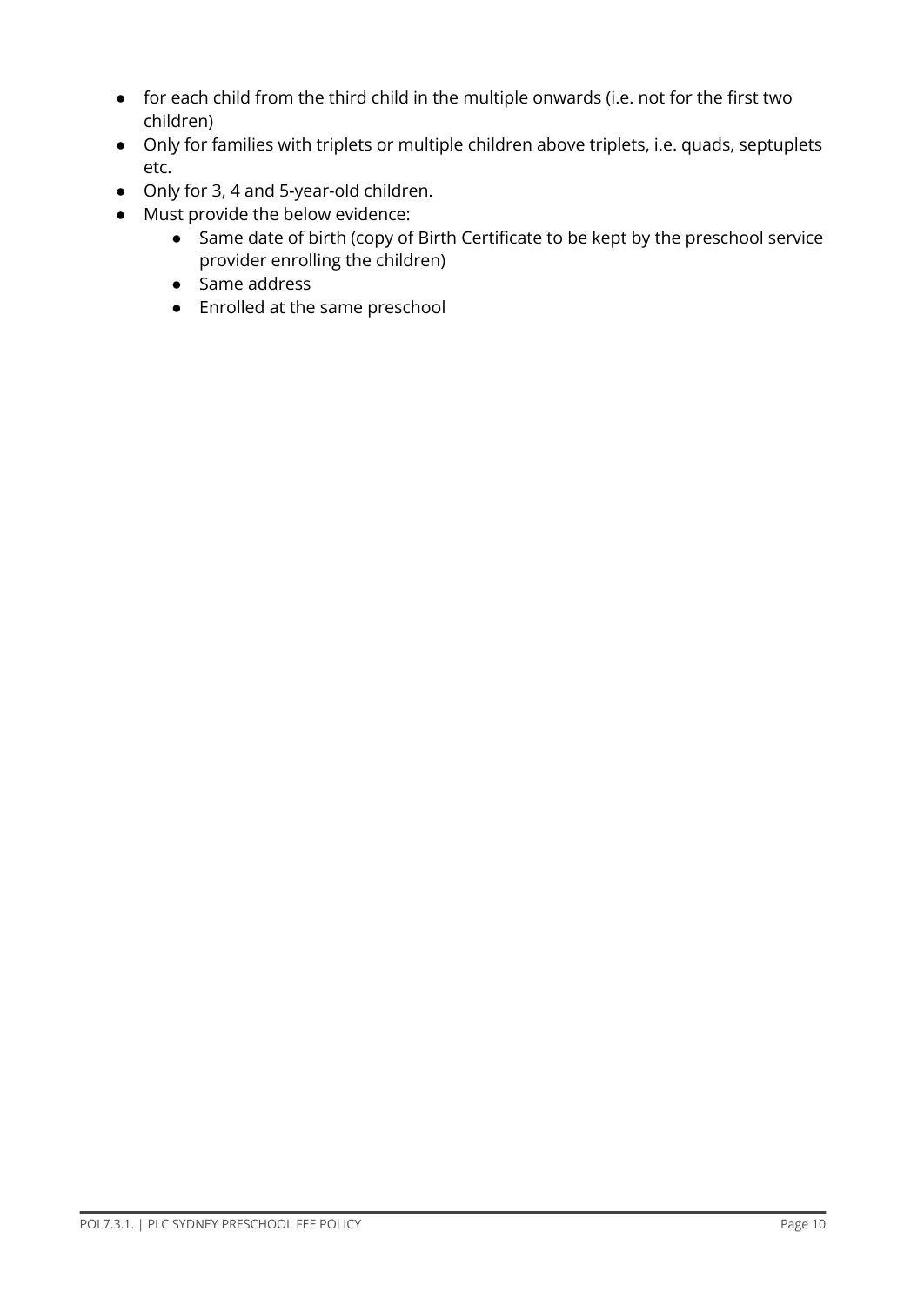# <span id="page-10-0"></span>**9 FEE PAYMENTS**

Preschool fees are delivered via email. Regarding invoices:

- An invoice will include all new charges, the amount owing on the invoice is only the new charges. Any outstanding fees from prior invoices, will be sent as a separate statement.
- Invoices may be paid in one of three ways:
	- **ONLINE** Invoices may be paid by the due date by clicking the PAY NOW button at the bottom of the invoice. This will take payers to the payment portal where the invoice and any other payments which are due can be paid. Payment can be made by credit card currently, and in the future also by bank account. Currently there is no credit card surcharge for Visa and Mastercard, this may be reviewed. American Express will incur a 2.5% fee.
	- **BPAY** Fees may also be paid by BPAY. The details are on the invoice.
	- **AUTOMATED DIRECT DEBIT** Families are able to create an automated direct debit authority. This allows the school to deduct the balance of a bill either:
		- when it falls due at the start of each term; or
		- by monthly instalments; or
		- by fortnightly instalments.

To sign up for direct debits payers should visit <http://plc.sydney/dd>

Please note. Installment plans are not a credit facility and are governed by the terms and conditions at <https://www.plc.nsw.edu.au/service-agreement>